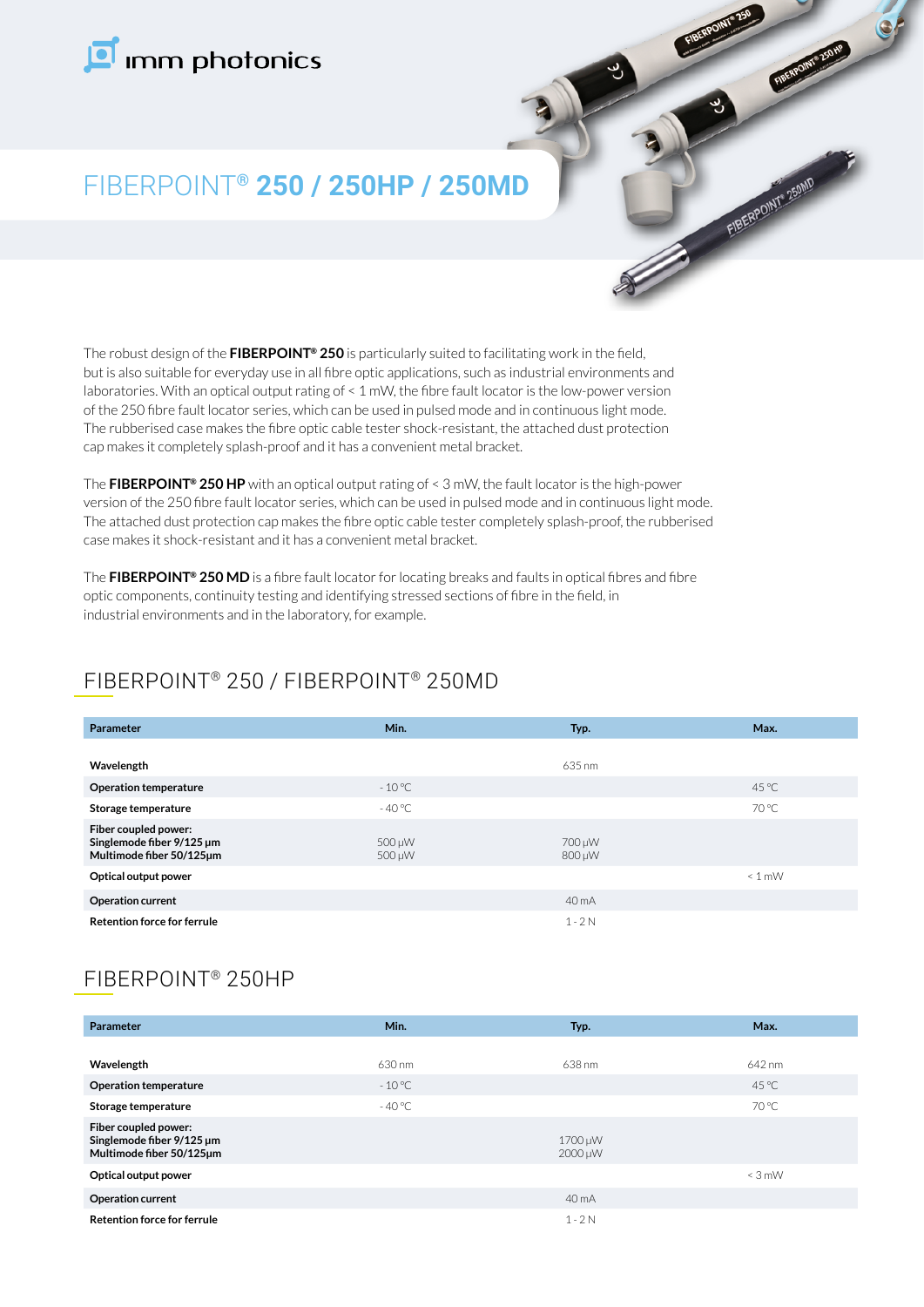#### FIBERPOINT® 250 / FIBERPOINT® 250HP / FIBERPOINT® 250MD

|                                                                 | FIBERPOINT <sup>®</sup> 250                        | <b>FIBERPOINT® 250HP</b> | <b>FIBERPOINT® 250MD</b> |
|-----------------------------------------------------------------|----------------------------------------------------|--------------------------|--------------------------|
| Art. No.                                                        | 1400000101 / 1400000104                            | 1400000102 / 1400000105  | 1400000030Q / 1400000030 |
| Weight incl. batteries                                          |                                                    | 163 <sub>g</sub>         | 60 g                     |
| Operation time - one battery pack <sup>1</sup><br>(Pulsed mode) |                                                    | 40 hours                 |                          |
| <b>Battery type</b>                                             |                                                    | AAA                      |                          |
| <b>Operation mode</b>                                           | continuous wave; pulsed mode: frequency $2 - 3$ Hz |                          |                          |
| Laser protection class                                          |                                                    | $\overline{2}$           |                          |
| Suitable ferrule 2.5 mm                                         | DIN, FC, SC, ST, E2000                             |                          |                          |

#### APPLICATIONS

- To check singlemode/multimode optical fibers and other fiber optic components on faults
- Patching of fibers
- Continuity check up to:
- ~ 6 km (FIBERPOINT® 250 / FIBERPOINT® 250MD) ~ 6.5 km (FIBERPOINT® 250HP)

#### FEATURES FOR FIBERPOINT® 250MD

- Diameter: 12 mm
- Length: 167 mm
- Universal port: 2.5 mm



Universal port

### INCLUDED IN DELIVERY

- Dust cap
- One battery pack (\*1 Battery: VARTA Industrial Alkaline No. 4003; 1.5 V; AAA)
- Instruction manual

#### NOTES

Do not use rechargeable batteries for Art. No. 1400000102 / 1400000105 / 1400000030 / 1400000030Q.

Compliant with RoHS-requirements (2011/65/EU from June 8, 2011).

The above product specifications are subject to change without notice. Release 04/2022

Imm photonics